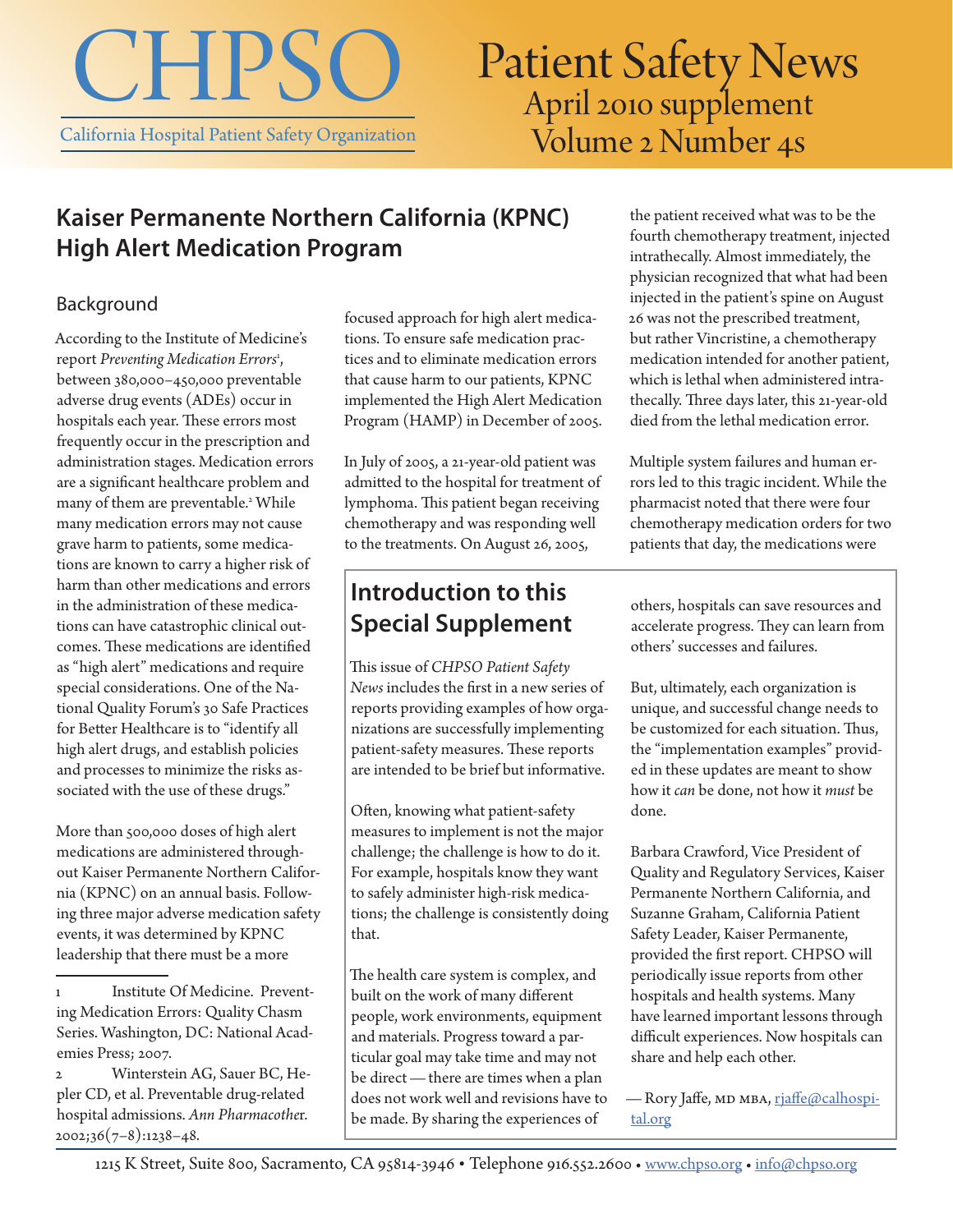## CHPSO Patient Safety News April 2010 supplement  $\approx$  Page 2

mixed up and delivered to the wrong nursing units. When delivering the medication, the pharmacist placed the syringe directly in the refrigerator rather than performing face-to-face delivery. Additionally, the Vincristine was not labeled and packaged according to the manufacturers' recommendation, displaying the warning "Fatal if given Intrathecally. FOR IV USE ONLY." Neither the nurse nor the physician checked the label on the syringe with the patient's name or used the five rights  $(SRs<sup>3</sup>)$  of medication administration before administering the medication. The nurse removed the medication label before handing the syringe to the physician so as to see the graduations clearly, thus the physician had an unlabeled syringe. The independent double-check between two licensed personnel never occurred. This series of errors was preventable had the established policies been followed.

#### **Objectives**

The overall purpose of the HAMP was to ensure safe medication practices and to eliminate medication errors that cause harm to our patients. These goals were to be achieved by:

- Standardizing medication handling practices.
- Enhancing education programs related to medication practices, embedding these into annual core competencies of all staff who handle medications.
- Developing monitoring functions at both the regional and local levels to ensure sustainability and on-going systems improvements.

3 The 5Rs are the right drug, right dose, right time, right route, right patient.

#### **Methodology**

In November of 2005 the Regional Medication Safety Committee chartered the High Risk Medication Safety Task Force for the purpose of drafting a proposal for standardizing the handling of High Alert Medications (HAMs) throughout KPNC. This core multidisciplinary group including Kaiser Foundation Health Plan/Hospital & The Permanente Medical Group leaders, managers, and frontline staff and physicians was brought together for a full-day, intensive decision making event to establish a plan, determine the working groups, define the scope and establish the limited list of HAM, processes and patient types that would be the HAMP for KPNC.

#### *Step 1: Development of the HAM List*

Using the current literature, recent medication related events in KPNC and the expertise of the participants, the group broke down into working groups where the list was developed. Each group had content and experience experts and was charged to bring forth the listing of drugs, methods of administration and patient specific requirements that the large group would evaluate. Decision making was by consensus and the HAMP List and management requirements were established.

#### *Step 2: Establish the Scope of the Program*

The group established that the HAMP would have the following requirements:

The HAM List and management requirements would be standardized at all facilities throughout the region

- Any change to the list would require approval by the Regional Medication Safety Committee
- The HAMP would apply across the continuum of care, including special practice
- Senior leadership would ensure the appropriate resources were available for design, implementation and equipment requirements

#### *Step 3: Policies and Procedures*

A team of pharmacists, nurses and quality practitioners, with the guidance of physician partners, developed the policies and procedures of the HAMP. Over a period of two months these were sent to subgroups of staff for comment and through a dynamic change process the policies and procedures were finalized into a working document. These received final approval from leadership and the Regional Medication Safety Committee.

#### *Step 4: Communication*

A communication plan was developed to ensure that the message of medication safety would be consistent and that all in KPNC would be aware of the program. Support for the program at the facility level was critical and specific communication steps were taken to enlist the support of local leadership to ensure success.

#### *Step 5: Education*

An education plan was established to accomplish the goal of training all pharmacy, nursing and medical staff within a very short time frame. Standardized education

Subscription service (additions and removals): La Shon Tate *hate@calhospital.org* Questions or comments: Rory Jaffe, MD MBA [rjaffe@calhospital.org](mailto:rjaffe%40calhospital.org?subject=CHPSO%20Patient%20Safety%20News%20question%20or%20comment) Copyright © 2010 [California Hospital Patient Safety Organization.](http://www.chpso.org/) This newsletter may be freely distributed in its original form.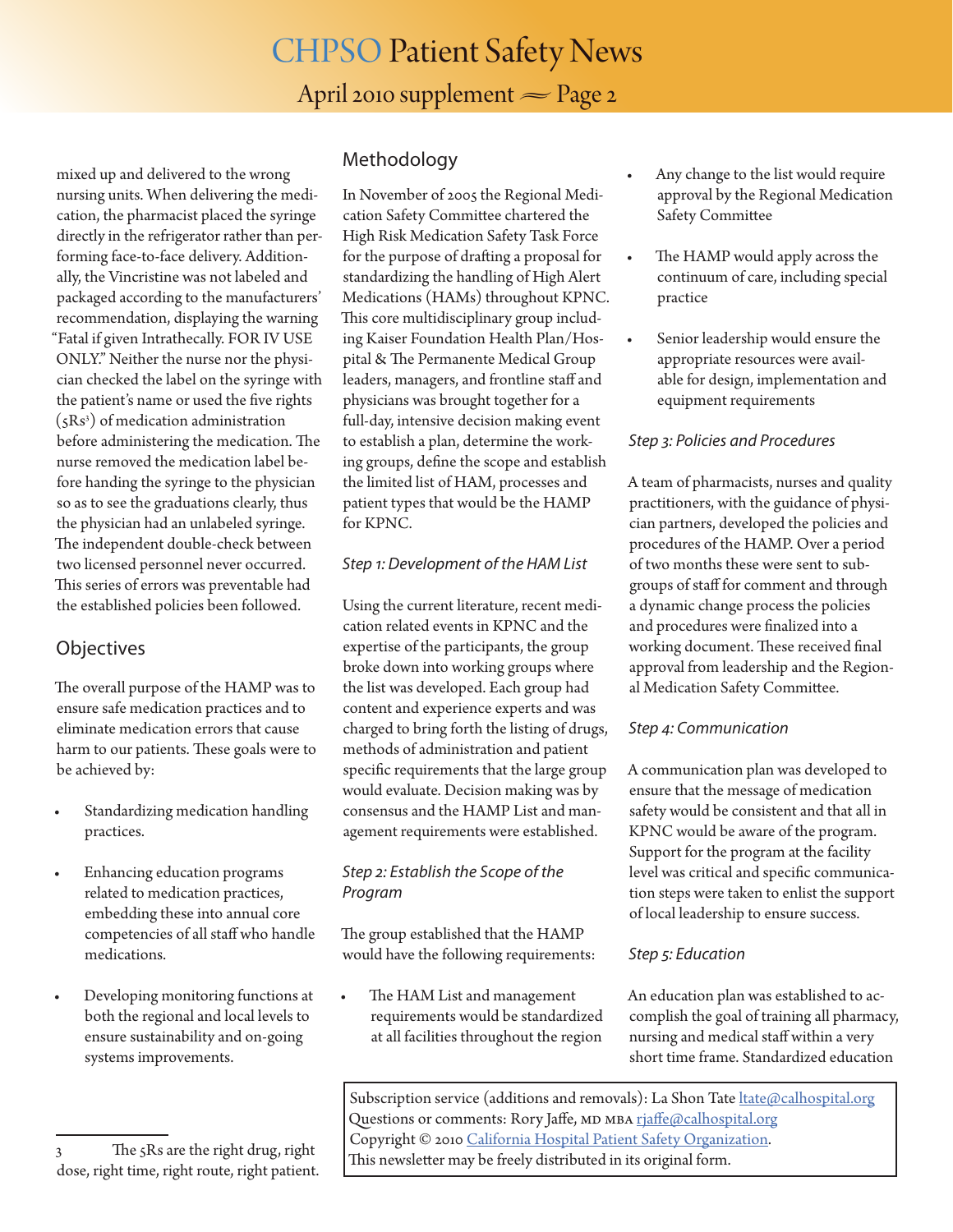### CHPSO Patient Safety News April 2010 supplement  $\approx$  Page 3

tools were developed for use across the region. All training was accomplished in less than two months.

#### *Step 6: Monitoring*

An Audit Subgroup of the Regional Medication Safety Committee was established to design monitoring tools and procedures to ensure complete implementation, staff competency and the consistent application of the requirements of the program. Regionally, reporting was to be ongoing, using the regional Quality and Risk database (MIDAS) to track the trends in HAM involved in adverse events.

#### Measurement

As the HAMP has matured the measurement strategy has evolved. The first phase of the facility monitoring process was checking for compliance with implementation of the program. The implementation threshold was set at 90%. Four facilities reported below threshold results and developed corrective action plans. Three of the four facilities subsequently reported results of greater than 98% compliance, bringing the regional overall compliance result to 95%.

Following this initial process, Observational Audit monitoring tools were developed. These audits were designed to measure whether or not all medications on the high alert medication list were handled specifically to policy require-

Abbreviations used in this arti-5Rs: The five rights of medication administration ADE Adverse drug event CPOE: Computerized physicial entry

ments. Audits were done on a quarterly basis throughout 2006 and 2007. During 2007 the average compliance reached 98%. The Audit Subgroup surveyed facilities regarding their experience with the audit process. Most respondents felt that the audits had been effective in monitoring the initial implementation of the HAMP policy, but that it was time to explore more actionable metrics that would support continued performance improvement. Following this input it was decided that the process was stable and auditing was reduced to an annual audit. In the case of permanent harm, lifethreatening injury or death from a HAMP error, observational audits are to continue monthly for a minimum of three months or until a 95% compliance level has been achieved, whichever is greater.

Based on additional input from the Medical Centers, the decision was made to work with the Institute for Healthcare Improvement (IHI) to modify the global Trigger Tool making it specific to HAMs and, through small tests of change, pilot its use. The use of "triggers," or clues, to identify ADEs is an effective method for measuring the overall level of harm from medical care in a health care organization. Two facilities volunteered to pilot use of the Trigger Tool methodology to focus on the care experience of patients receiving certain high alert medications. These audits identified several opportunities for improvement and action plans were developed an implemented. In 2008 all Medical Centers were required to utilize

| cle     | HAM: High alert medication                   |
|---------|----------------------------------------------|
| οn      | HAMP: High alert medication program          |
|         | IHI: Institute for Healthcare<br>Improvement |
| n order | KPNC: Kaiser Permanente Northern             |

California

the focused trigger tool audit. A review of the data after two quarters provided little actionable information. Evaluation revealed that the Trigger Tool process was very time consuming and that the sampling technique was not effectively identifying records of patients who had received high alert medications. The Trigger Tool audit as it existed in 2008 was put on hold so that work could be done at the regional level to determine other strategies for performing the Trigger Tool audits using our automated medical record. Currently two Medical Centers are involved in a research project using the automated medical record to detect and evaluate triggers (includes high alert medications) that will allow for the measurement of adverse events or harm in our system. Results to date are encouraging in that we no longer have to use sampling techniques which may or may not "pick up" all of the HAMs administered. This makes it possible to focus in on patients receiving HAMs that may have resulted in a preventable adverse outcome.

Since the inception of our work we have utilized data from our Responsible Reporting Forms (aka unusual event forms). This data is analyzed using the control chart methodology in which one determines whether variations from the mean are caused by "special cause," in this case, the implementation of HAMP. We have seen substantial improvement in our volumes of employee-reported medication events and HAMP events. A powerful indicator of improvement is the Days between major injury and death from all medication events control chart. Through these measurements, we know we have sustained a new and improved process. Our data shows that we have not had a HAMP error with major injury or death since February 2006.